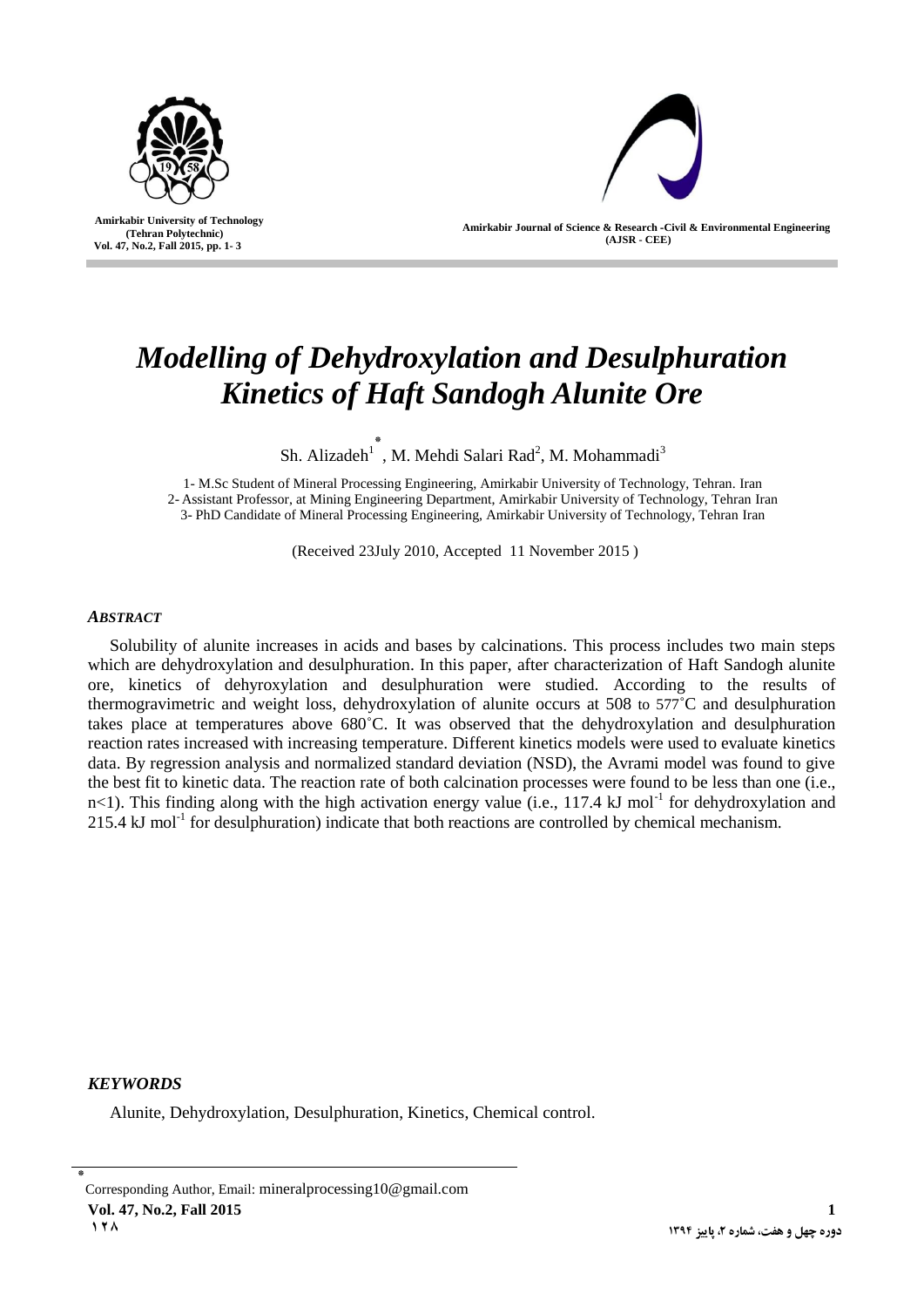#### **1- INTRODUCTION**

Alunite is one of the most important nonbauxite resource of alumina and potassium sulfate [1]. In metallurgy science, important alunite types are potassium alunite and natroalunite [2].

In Alunite structure, Aluminum and Potassium sulfates are insoluble in acids, bases or water. At temperatures higher than 600ºC, calcination in alunite causes a change in the structure that the solubility in any of the environments increases [3]. During the thermal decomposition of alunite, three processes occur that are respectively: dehydration, dehydroxylation and desulfurization.

A. Dehydration (around 220ºC)

 $KAI_3(SO_4)_2(OH)_6. xH_2O \rightarrow KAI_3(SO_4)_2(OH)_6 + xH_2O$  (1)

B. Dehydroxylation (511ºC to 586ºC)

 $KAl<sub>3</sub>(SO<sub>4</sub>)<sub>2</sub>(OH)<sub>6</sub> \rightarrow KAl(SO<sub>4</sub>)<sub>2</sub>+Al<sub>2</sub>O<sub>3</sub>+3H<sub>2</sub>O$  (2)

C. Desulfurization (above 680ºC)

$$
KAl3(SO4)2(OH)6 \to KAl(SO4)2+Al2O3+3H2O
$$
 (3)

In this research, properties of Haft Sandogh Alunite ore was qualified then calcination kinetic and rate control steps were studied to determine disintegration reactions. Also the role of temperature and bed thickness in calcination was analyzed.

#### **2- MATERIALS AND METHODS**

Alunite ore was supplied from Haft Sandogh ore reserve located in Taykand, Qazvin, Iran. Chemical composition was determined using wet chemical analysis methods (gravimeter and flame-photometry) and containing minerals were defined using X-Ray diffraction method (XRD). Polished sections were prepared, in order to qualify the texture, size and shape of minerals involvement. Thermal behavior of the sample was investigated by Differential Thermal Analysis (DTA) and Thermos Gravimeter (TG).

The sample was crushed in three stages and finally the dimension was decreased by 75micrometers, by means of powder mills.

**2 Vol. 47, No.2, Fall 2015** Crucible were weighted and then heated in a Muffle Furnace at a temperature of 105±5ºC in order to prevent the heat shock at the beginning of calcination process. Then they were immediately transferred to another Muffle Furnace with required temperature where calcination process occurs. Then crucibles were left in vacuum desiccator in order to be weighed after drying. Then the drop of the weights in each crucible was calculated. Three samples of 20 grams were put in Muffle Furnace (580ºC and 830ºC) for 24 hours in order to find the conversion ratio of dehydroxylation and desulfurization. The average drop was calculated to

determine conversion rate of other drops at different temperatures and times.

#### **3- DISCUSSION AND RESULTS**

#### **3-1- SAMPLE**

Results showed that the sample contained 47.5% alunite, 46.71% quartz and about 5.71% kaolinite and major minerals proved by XRD method are quartz and alunite. Study of the polished sections with Scanning Electron Microscope (SEM) showed that alunite and quartz have a strong involvement.

DTA curve showed two great endothermic peaks and one small exothermic peak. The first endothermic peak in intense and sharp at 551.3ºC and the small exothermic peak can be caused by  $\alpha - Al_2O_3$  or  $\gamma - Al_2O_3$  phases or decomposition of potassium and aluminum sulfate to separate phases (the decomposition must be followed by heat absorption) [8]. The second exothermic peak takes place at 804.7ºC.

### **3-2- EFFECT OF ALUNITE CRUCIBLE BED THICKNESS ON CALCINATION**

In order to analyze the effect of bed thickness of alunite crucible on calcination process, some experiments were conducted at 620 °C and 800 °C with different weights and bed thickness, but the identical crucible weight and volume.

## **3-3- EFFECT OF TEMPERATURE ON DEHYDROXYLATION AND DESULPHURIZATION**

In order to study the effect of temperature on dehydroxylation, a series of experiments were conducted at 520°C, 550°C, 580°C, and 620°C. Also some tests were taken at 680°C, 730°C, 780°C, 830°C, and 880°C to explore the effect of temperature on desulfurization.

#### **3-4- KINETIC INVESTIGATION OF DEHYDROXYLATION AND DESULPHURIZATION**

To select the proper kinetic model for Alunite calcination, linearization analysis of kinetic parameters (shown in Fig. 1 and Fig. 2) was performed on the basis of fluid-solid kinetic equations of Avrami (4), Anti-Jander (3D) (5), Interface (6), Exponential (7), Prout-Tompkins (8) and Kroger & Ziegler (9) [5].

#### **3-4-1- DEHYDROXYLATION KINETICS**

To find the best-fit model for dihydroxylation process, different values was given to n in (4) and to evaluate the model, both linearization coefficient values  $(R^2)$  and Normalized Standard Deviation (NSD) were utilized [10].

Investigations represent that Avrami Kinetic Model with n=0.9 is the best-fit of dihydroxylation data.

#### **3-4-2- DESLFURIZATION KINETICS**